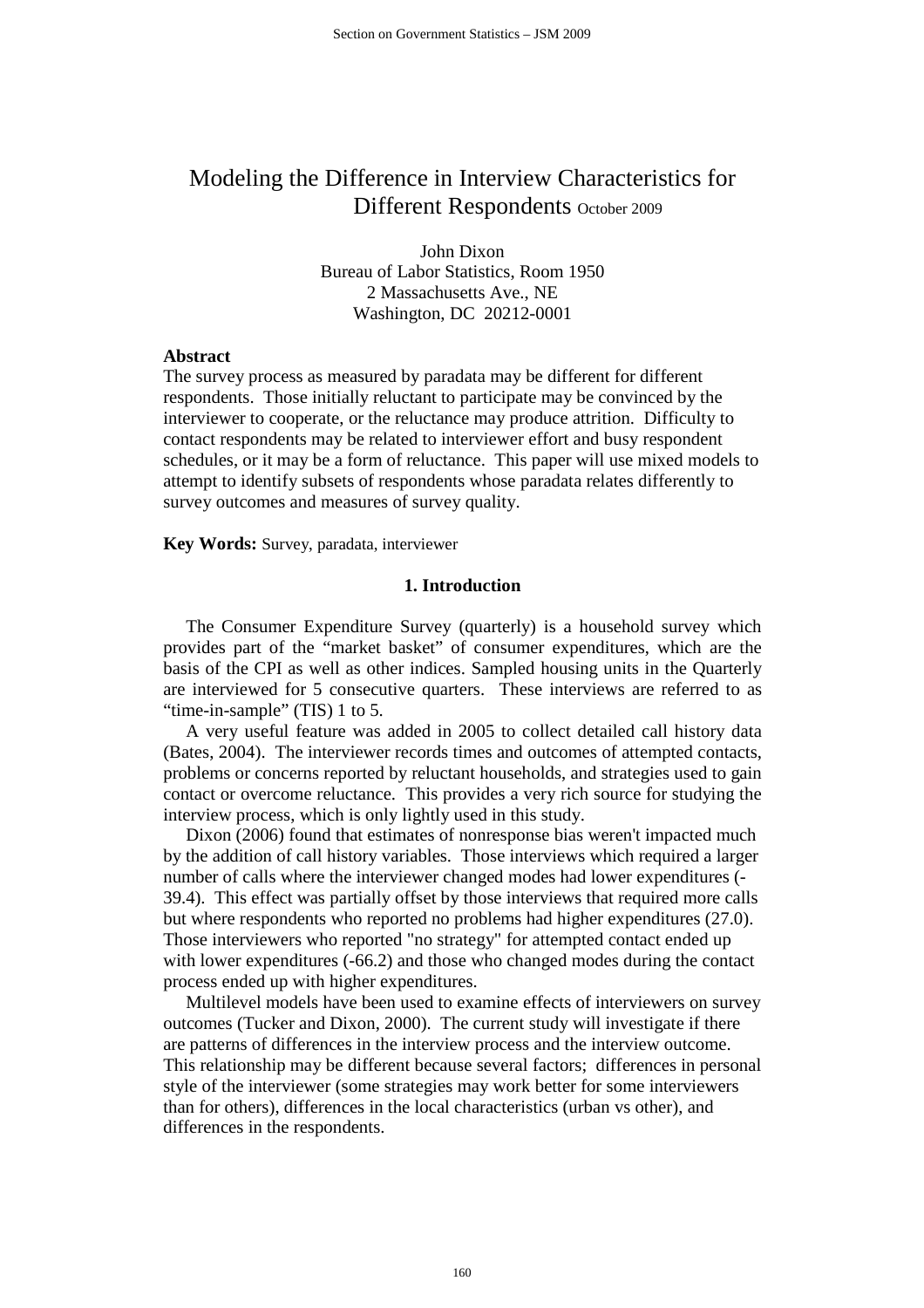# **2. Data Sources**

 The Call History Instrument used in conjunction with the Consumer Expenditure Survey (quarterly) will be combined from 2006 through 2008 to provide the paradata for this study. Since interviewers were one of the levels of analysis those interviewers which only had a few interviews were excluded from the analysis. Many were probably supervisors stepping in where needed. The interviews from the second interview were used for the bulk of the data, with refusals in that or subsequent interviews used as an outcome variable. 97317 households were used for the analysis, with 617 interviewers. Interviewers which had fewer than 5 households or didn't provide CHI data were excluded.

#### **3. Methods**

 A mixed model (using MPlus) was be used to examine if interviewer effects varied in terms of the relationship between paradata and survey refusal. The paradata consisted of the outcomes of each attempted interview. The coefficients for each interviewer were explored using a two-stage density based cluster analysis (SAS 9.1).. The patterns selected from the cluster analysis were examined for differences in household characteristics.

## **4. Results**

 The most common concern expressed by respondents was "busy" (Table 3), followed by "schedule difficulties", and "not interested", which was also most predictive of a refusal outcome. Other notable concerns were "time the interview takes" and "privacy concerns".

 The multilevel model showed moderate effects for interviewers (variance of 0.156 with a standard error of 0.066) in terms of their coefficients relating respondent concerns to refusal. The logistic models for the relationships between concerns and refusal (Table 1), shows some strong effects. The univariate logistic models showed positive relationships between most of the concerns and refusal during some of the interviews. "Family issues" (issues, which was not significantly related to refusal) and "intends to quit" are the two related to not refusing. The multivariate model showed some coefficients which reversed direction or became non-significant when adjusting for the other variables. The univariate estimates could be interpreted as the relationship between those concerns and refusal, while the multivariate estimates could be interpreted as the unique relationship of those concerns beyond the other concerns. The combination gives a more complete picture of the relationship between concerns and refusal. The most common concern "busy", showed a strong relationship with refusal, but didn't contribute anything beyond the other variables. "Not interested", which also was a frequent concern (almost 10% of cases) had a strong relationship with refusal even after adjusting for the other variables. Counter to expectations, the concern "planning to quit" (quit) showed a strong negative relationship to refusal. This might have been related to increased efforts by the interviewer to persuade the respondent to stay with the survey.

 The cluster analysis of the coefficients indicated 3 clusters. The first cluster contained 84% of the interviewers and would have dominated any analysis which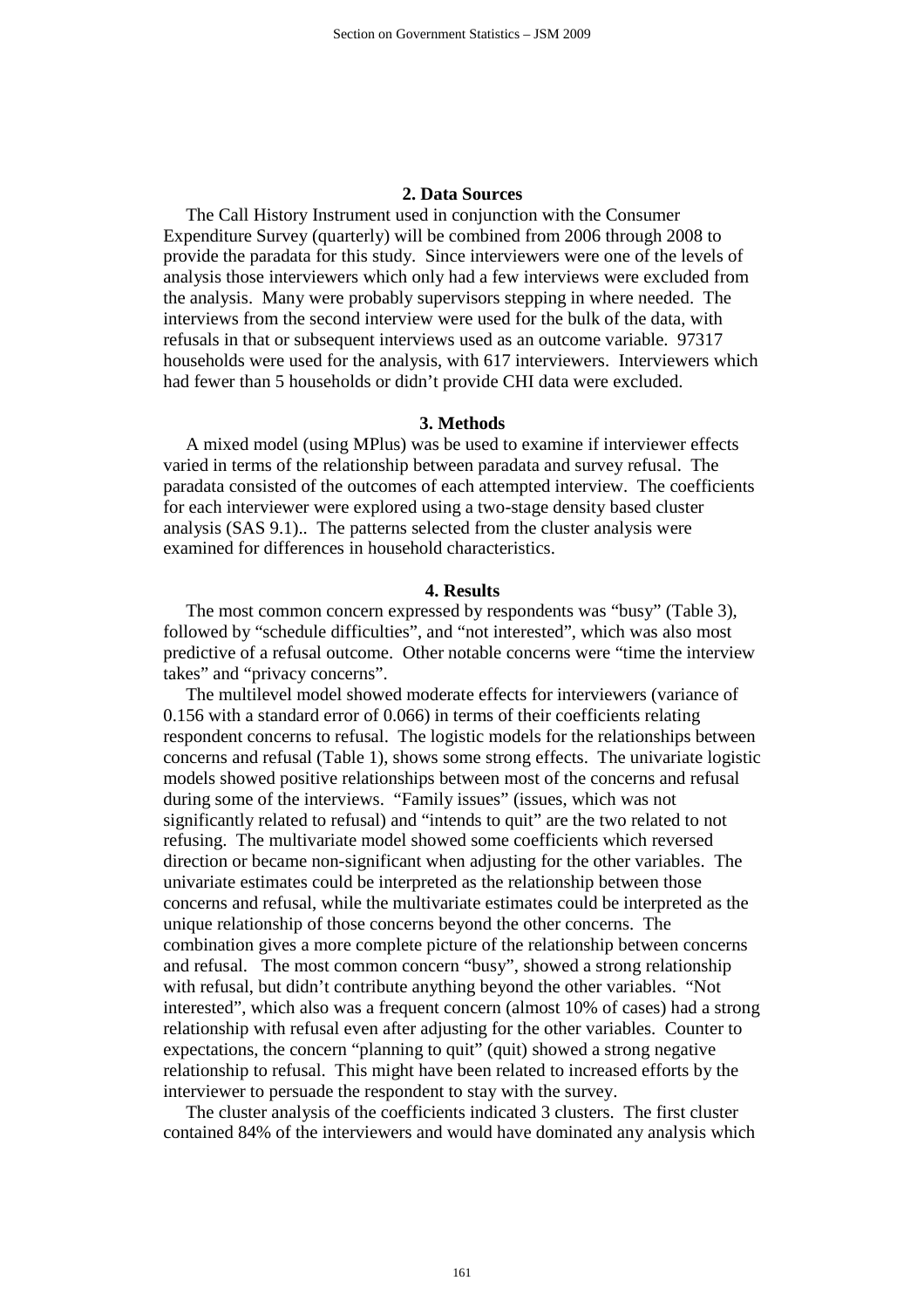ignored interviewer effects. "Not interested" was most strongly related to refusal, while "No concerns" was most related to cooperation. The first cluster differed from the other clusters in having a lower relationship with "survey doesn't apply to me" (notapp). The interviews were more likely to be done primarily by personal visit rather than telephone compared with the other clusters.

 The second cluster contained 2.34% of interviewers. It had interviewers who were more successful at overcoming concerns about being "too busy", but were less successful at overcoming concerns about the survey "not applying to me" (notapp) or "planning to quit" (quit). Note that the relationship at the household level between planning to quit was negative, at the interviewer level it becomes positive, indicating that differences in interviewers and the composition of the households they contact would be expected to produce different results. The second cluster interviewers had a higher percentage of households which planned to quit, so it would be interesting to see if it is the households or the interviewers where the effect is taking place. The second cluster had a slightly higher proportion of household which owned their own home, but a lower percentage which used records to respond to the expenditure questions. The respondent was also less likely to be male than for the other clusters.

 The third cluster had 13.66% of interviewers. They which were more successful at dealing with "privacy", but had more difficulty with respondents which "broke appointments" (noshow), "didn't understand the survey" (question), "not apply to me" (notapp), or were "hostile" (hostile). The respondent was more likely to use records than the other clusters.

| <b>Table 1:</b> Multilevel analysis |                 |              |            |           |        |  |  |
|-------------------------------------|-----------------|--------------|------------|-----------|--------|--|--|
| <b>Logistic MODEL RESULTS</b>       |                 |              |            |           |        |  |  |
|                                     |                 |              |            |           |        |  |  |
| Name                                | Bivariate       | Multivariate | Two-Tailed | Est/SE    | PValue |  |  |
|                                     | Estimate(SE)    | Estimate     | <b>SE</b>  |           |        |  |  |
| <b>NOTINT</b>                       | 1.016(0.057)    | 0.472        | 0.072      | 6.579     | 0.000  |  |  |
| <b>HUNGUP</b>                       | 2.927(0.191)    | 1.617        | 0.223      | 7.233     | 0.000  |  |  |
| <b>HOSTILE</b>                      | 1.612(0.163)    | 0.640        | 0.214      | 2.990     | 0.003  |  |  |
| <b>VOLUNTAR</b>                     | 1.099(0.068)    | $-0.266$     | 0.098      | $-2.721$  | 0.007  |  |  |
| <b>PRIVACY</b>                      | 1.916(0.111)    | 0.776        | 0.142      | 5.464     | 0.000  |  |  |
| <b>ANTIGOV</b>                      | 0.520(0.080)    | $-0.300$     | 0.105      | $-2.862$  | 0.004  |  |  |
| <b>QUESTION</b>                     | 1.214(0.187)    | 0.166        | 0.256      | 0.647     | 0.518  |  |  |
| <b>NOTAPP</b>                       | 2.359(0.143)    | 1.405        | 0.168      | 8.388     | 0.000  |  |  |
| <b>OTHHH</b>                        | 0.627(0.120)    | $-0.151$     | 0.163      | $-0.928$  | 0.353  |  |  |
| <b>SAMEINF</b>                      | 0.685(0.257)    | $-0.225$     | 0.324      | $-0.693$  | 0.488  |  |  |
| <b>BUSY</b>                         | 0.898(0.084)    | $-0.108$     | 0.113      | $-0.960$  | 0.337  |  |  |
| <b>NOSHOW</b>                       | 0.464(0.067)    | $-0.275$     | 0.091      | $-3.014$  | 0.003  |  |  |
| <b>SCHEDULE</b>                     | 1.776(0.079)    | 0.860        | 0.100      | 8.572     | 0.000  |  |  |
| <b>TIME</b>                         | 1.226(0.136)    | 0.729        | 0.194      | 3.769     | 0.000  |  |  |
| <b>MEMBER</b>                       | 1.024(0.123)    | 0.229        | 0.158      | 1.447     | 0.148  |  |  |
| <b>ISSUES</b>                       | $-0.464(0.433)$ | $-0.812$     | 0.521      | $-1.558$  | 0.119  |  |  |
| <b>SAMEFR</b>                       | 1.440(0.528)    | 0.141        | 0.799      | 0.176     | 0.860  |  |  |
| <b>TOOPERS</b>                      | 0.580(0.174)    | $-0.564$     | 0.236      | $-2.392$  | 0.017  |  |  |
| <b>TOOMANY</b>                      | 0.108(0.358)    | $-1.281$     | 0.464      | $-2.761$  | 0.006  |  |  |
| <b>TOOLONG</b>                      | 2.002(0.171)    | 1.008        | 0.221      | 4.559     | 0.000  |  |  |
| OUIT                                | $-1.833(0.056)$ | $-1.538$     | 0.065      | $-23.532$ | 0.000  |  |  |

162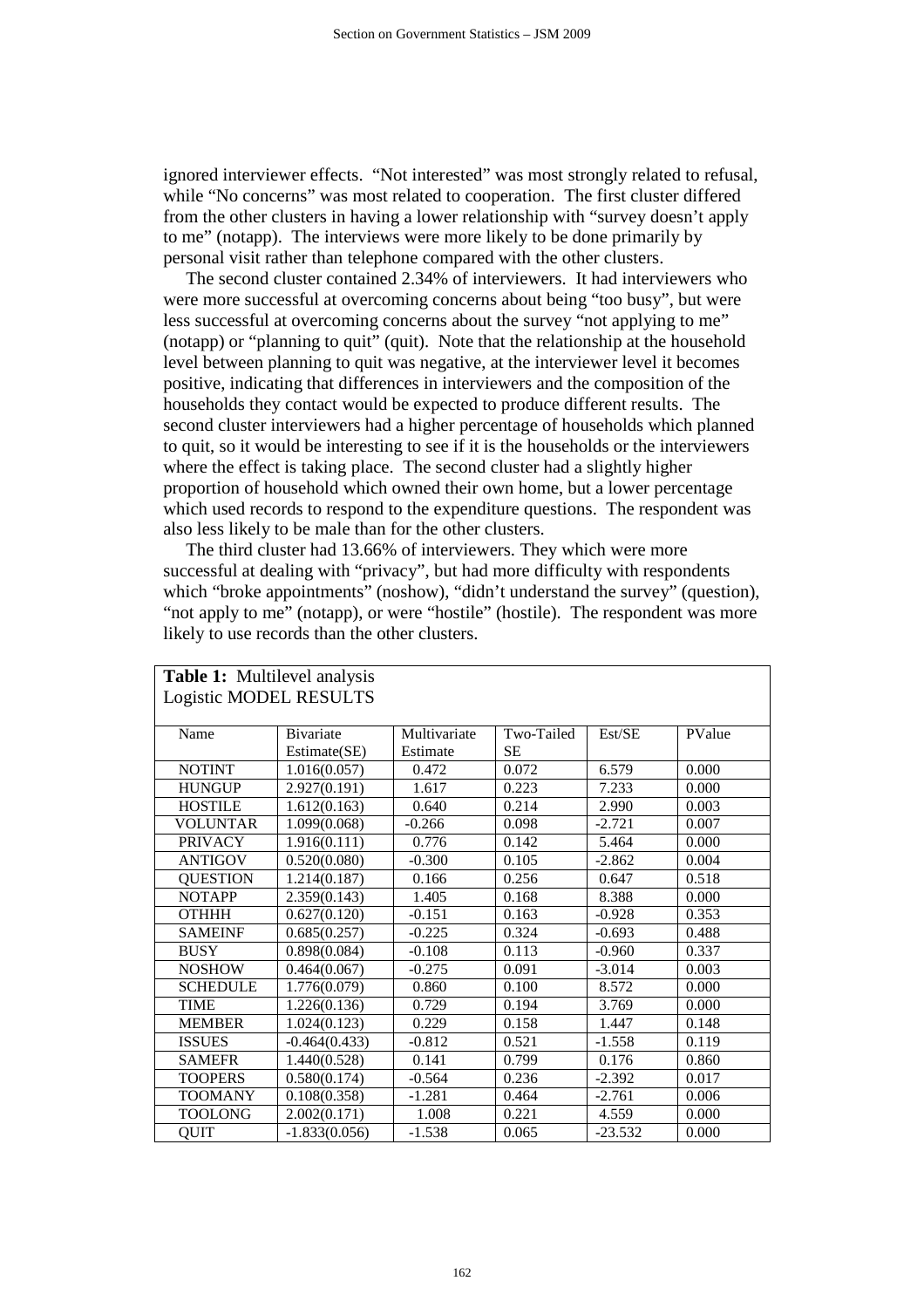| Table 2; Bivariate Logistic coefficients relating concerns to refusal |          |                      |          |         |  |  |  |
|-----------------------------------------------------------------------|----------|----------------------|----------|---------|--|--|--|
| aggregated at the interviewer level                                   |          |                      |          |         |  |  |  |
|                                                                       | Cluster1 | Cluster <sub>2</sub> | Cluster3 | Overall |  |  |  |
| notint                                                                | 5.91     | 8.53                 | 6.23     | 6.02    |  |  |  |
| busy                                                                  | 1.16     | $-2.77$              | 1.18     | 1.06    |  |  |  |
| time                                                                  | 0.60     | $-1.41$              | 2.20     | 0.78    |  |  |  |
| noshow                                                                | $-0.09$  | 0.49                 | 4.72     | 0.64    |  |  |  |
| schedule                                                              | $-0.96$  | $-5.64$              | 0.68     | $-0.84$ |  |  |  |
| voluntary                                                             | 4.22     | 4.82                 | 7.17     | 4.67    |  |  |  |
| privacy                                                               | 2.65     | 4.22                 | 2.40     | 2.65    |  |  |  |
| antigov                                                               | 4.22     | 1.01                 | 4.56     | 4.19    |  |  |  |
| question                                                              | $-0.25$  | $-1.55$              | 3.00     | 0.20    |  |  |  |
| notapp                                                                | 0.97     | 7.95                 | 5.36     | 1.79    |  |  |  |
| hungup                                                                | 4.64     | 8.04                 | 4.02     | 4.64    |  |  |  |
| hostile                                                               | 5.18     | 2.44                 | 7.67     | 5.48    |  |  |  |
| othhh                                                                 | 2.29     | $-1.61$              | 2.93     | 2.29    |  |  |  |
| member                                                                | $-0.53$  | $-1.41$              | 0.44     | $-0.41$ |  |  |  |
| issues                                                                | 0.69     | $-2.77$              | 0.44     | 0.57    |  |  |  |
| samefr                                                                | $-0.55$  | 0.28                 | 0.56     | $-0.37$ |  |  |  |
| sameinf                                                               | $-0.66$  | $-1.43$              | $-2.19$  | $-0.91$ |  |  |  |
| toopers                                                               | 0.84     | 0.50                 | 0.09     | 0.72    |  |  |  |
| toomany                                                               | 0.08     | 0.19                 | $-0.92$  | $-0.07$ |  |  |  |
| toolong                                                               | $-0.56$  | 0.80                 | $-0.83$  | $-0.56$ |  |  |  |
| quit                                                                  | 2.64     | 9.14                 | 2.53     | 2.79    |  |  |  |
| noconc                                                                | $-3.64$  | $-5.43$              | $-3.40$  | $-3.65$ |  |  |  |
| other                                                                 | $-0.86$  | $-3.76$              | 1.51     | $-0.58$ |  |  |  |

| Table 3; Mean rates of Chi responses |           |           |           |         |  |  |  |
|--------------------------------------|-----------|-----------|-----------|---------|--|--|--|
|                                      | Cluster 1 | Cluster 2 | Cluster 3 | Overall |  |  |  |
| notint                               | 0.09      | 0.11      | 0.08      | 0.09    |  |  |  |
| busy                                 | 0.20      | 0.28      | 0.19      | 0.20    |  |  |  |
| time                                 | 0.08      | 0.10      | 0.08      | 0.08    |  |  |  |
| noshow                               | 0.02      | 0.01      | 0.03      | 0.02    |  |  |  |
| schedule                             | 0.13      | 0.11      | 0.16      | 0.13    |  |  |  |
| voluntar                             | 0.05      | 0.04      | 0.05      | 0.05    |  |  |  |
| privacy                              | 0.07      | 0.08      | 0.09      | 0.07    |  |  |  |
| antigov                              | 0.02      | 0.03      | 0.03      | 0.02    |  |  |  |
| question                             | 0.03      | 0.07      | 0.04      | 0.03    |  |  |  |
| notapp                               | 0.01      | 0.01      | 0.01      | 0.01    |  |  |  |
| hungup                               | 0.02      | 0.01      | 0.02      | 0.02    |  |  |  |
| hostile                              | 0.01      | 0.01      | 0.01      | 0.01    |  |  |  |
| othhh                                | 0.01      | 0.02      | 0.01      | 0.01    |  |  |  |
| member                               | 0.03      | 0.01      | 0.03      | 0.03    |  |  |  |
| issues                               | 0.03      | 0.04      | 0.03      | 0.03    |  |  |  |
| samefr                               | 0.00      | 0.00      | 0.01      | 0.01    |  |  |  |
| sameinf                              | 0.02      | 0.02      | 0.02      | 0.02    |  |  |  |
| toopers                              | 0.02      | 0.02      | 0.02      | 0.02    |  |  |  |
| toomany                              | 0.03      | 0.03      | 0.04      | 0.04    |  |  |  |
| toolong                              | 0.02      | 0.01      | 0.02      | 0.02    |  |  |  |
| quit                                 | 0.02      | 0.05      | 0.03      | 0.03    |  |  |  |
| noconc                               | 0.69      | 0.59      | 0.65      | 0.68    |  |  |  |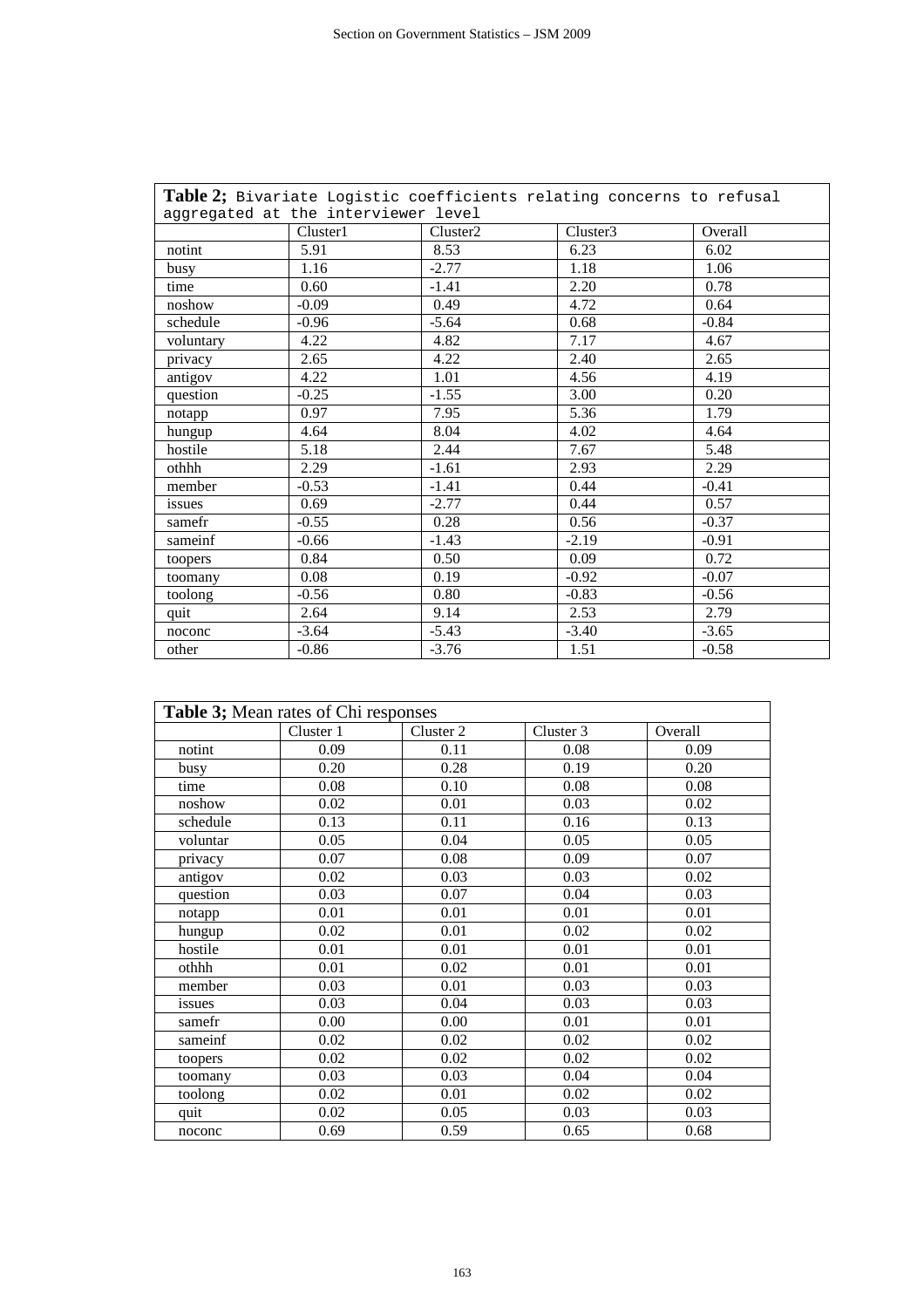# **5. Discussion**

 Other studies have found a relationship between CHI data and refusal on both the National Health Interview Survey and the Consumer Expenditure surveys (Bates 2004, Bates et. al. 2008). This study extended their research to examine differences in the interview experience and subsequent refusal based on the concerns expressed by the respondents.

 The studies by Bates (2004), and Henley and Bates (2006) found that the number of concerns was a more important predictor of refusal than particular concerns for the NHIS. They found privacy concerns, the voluntary nature of the survey, "not interested", and "Survey takes too long" to be the primary concerns for refusers. This study found a similar overall pattern, but added "schedule difficulties" to the list. Some unexpected effects were found with negative relationships to refusal for respondents which had "family issues" (issues) or "intends to quit survey" (quit). The family issues were thought to make the difficult process of reporting expenditures more difficult, but although nonsignificant, that didn't seem to be a problem for respondents. The respondent "intending to quit" probably triggered a strong anti-refusal response from the interviewer (which isn't captured by the CHI instrument), resulting in a decrease in the likelihood of refusal. When aggregated at the interviewer level, the concerns were more predictive of refusal, so interviewers which had a higher proportion of respondents wanting to quit had more refusals. Similarly, "scheduling difficulties" (schedule) showed a positive relationship to refusal at the respondent level, but interviewers who had a higher proportion of scheduling difficulties had fewer refusals.

 The cluster analysis had large within cluster variances, so there was a lot of variability between interviewers and their experiences with respondents concerns. The clusters reflect different profiles of concerns and their relationship to refusal. The second cluster represented a small group of interviewers with busy homeowners who didn't think the survey applied to them. The third cluster reported more privacy and scheduling concerns, and were more likely to refuse after complaining about not having time, breaking appointments, asking questions about the survey, and making hostile comments.

## **Limitations and future research**

 The lack of CHI data for some interviewers (100 out of 97317 households) may mask some of the interaction patterns experienced by the survey participants, but it represents enough of the interactions to be useful. The rarity of some of the concerns pose a problem in modeling, but since they are so rare they don't present much of a problem for possible new approaches for avoiding refusal.

 Future research could include an examination of strategies the interviewers use in persuading reluctant households to see if there are similar groupings in terms of outcomes. The effect of reluctance on data quality may also be of interest, since one of the groups used fewer records in reporting expenditures.